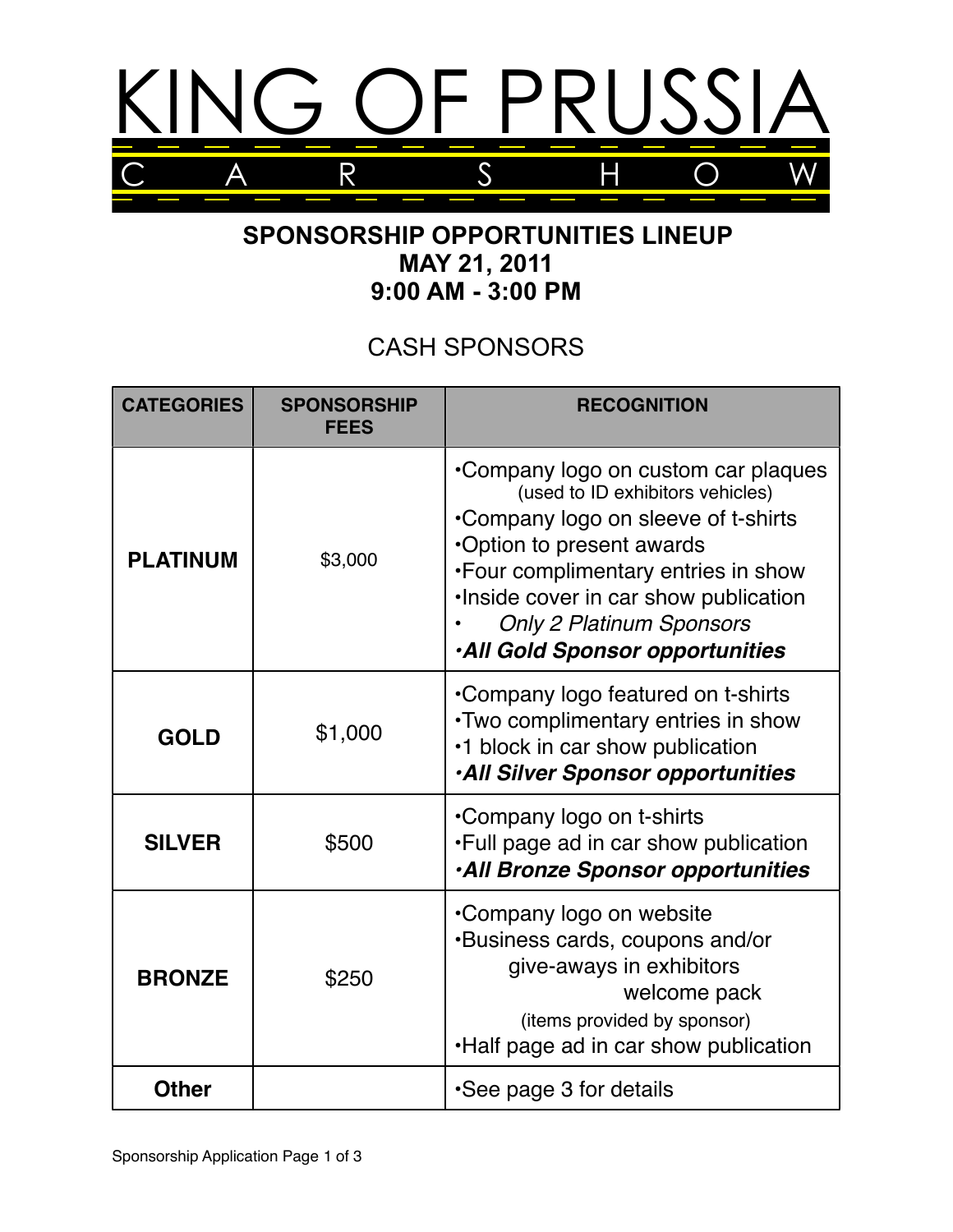

## **Event Date: May 21, 2011 Location: Mother of Divine Providence Church Grounds, 333 Allendale Road King of Prussia, PA 19406 Time: 9:00 AM to 3:00 PM**

Please fill out the following Sponsorship Registration form and mail to: King of Prussia Car Show, Attention: Marianne Houston - Business Manager, 333 Allendale Road, King of Prussia, PA 19406 Make checks payable to Mother of Divine Providence

| <b>Sponsorship Level</b>      | <b>Amount</b> | <b>Amount Enclosed</b> |
|-------------------------------|---------------|------------------------|
| <b>Platinum Sponsor</b>       |               |                        |
| <b>Gold Sponsor</b>           |               |                        |
| <b>Silver Sponsor</b>         |               |                        |
| <b>Bronze Sponsor</b>         |               |                        |
| Other (See below & next page) |               |                        |

|                                   | TOTAL: _______________________ |        |  |
|-----------------------------------|--------------------------------|--------|--|
|                                   |                                |        |  |
|                                   |                                | State: |  |
| Phone: __________________________ |                                |        |  |
| Email:                            |                                |        |  |

There are also Specific Sponsorship Opportunities as listed on the following page. We would be happy to work with you to tailor a package that would meet your advertising needs for this exciting event.

If you would like us to include your logo in our event publications, please send a highresolution JPG file to [sdugary@aol.com.](mailto:sdugary@aol.com) Please contact King of Prussia Car Show Hotline at (484) 632-8221 or by email at [kofpcarshow@gmail.com](mailto:billdugary5@aol.com) for details or questions.